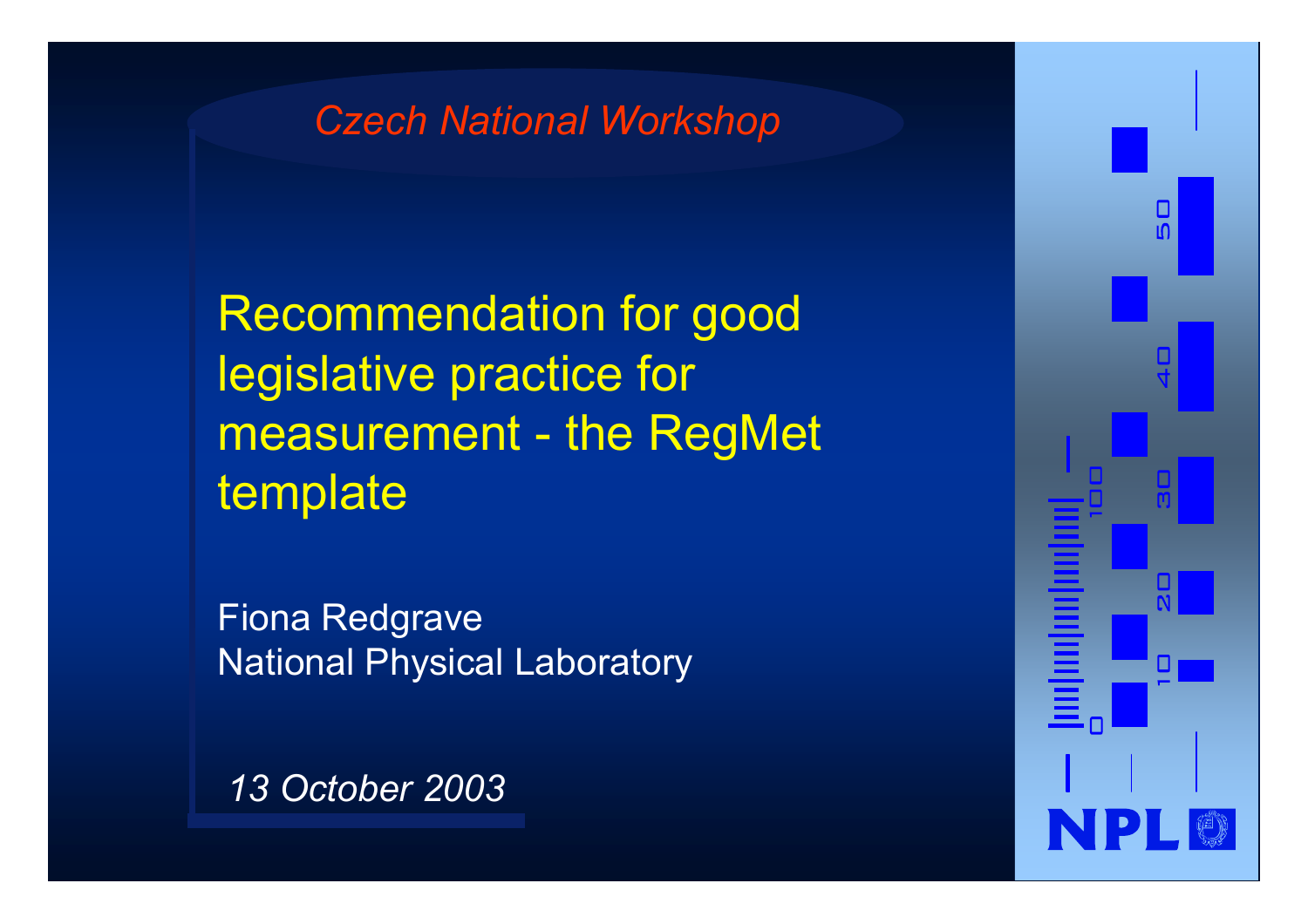#### Rationale for the template

◆ Regulation increasingly operates in a global environment

 $\bullet$  Increased complexity of measurement in regulation

 $\bullet$  Increased importance of regulation in trade –– tariff barriers are being removed –WTO requirements to avoid technical barriers to trade

 $\bullet$  Increased focus on the quality of life for the ordinary citizen

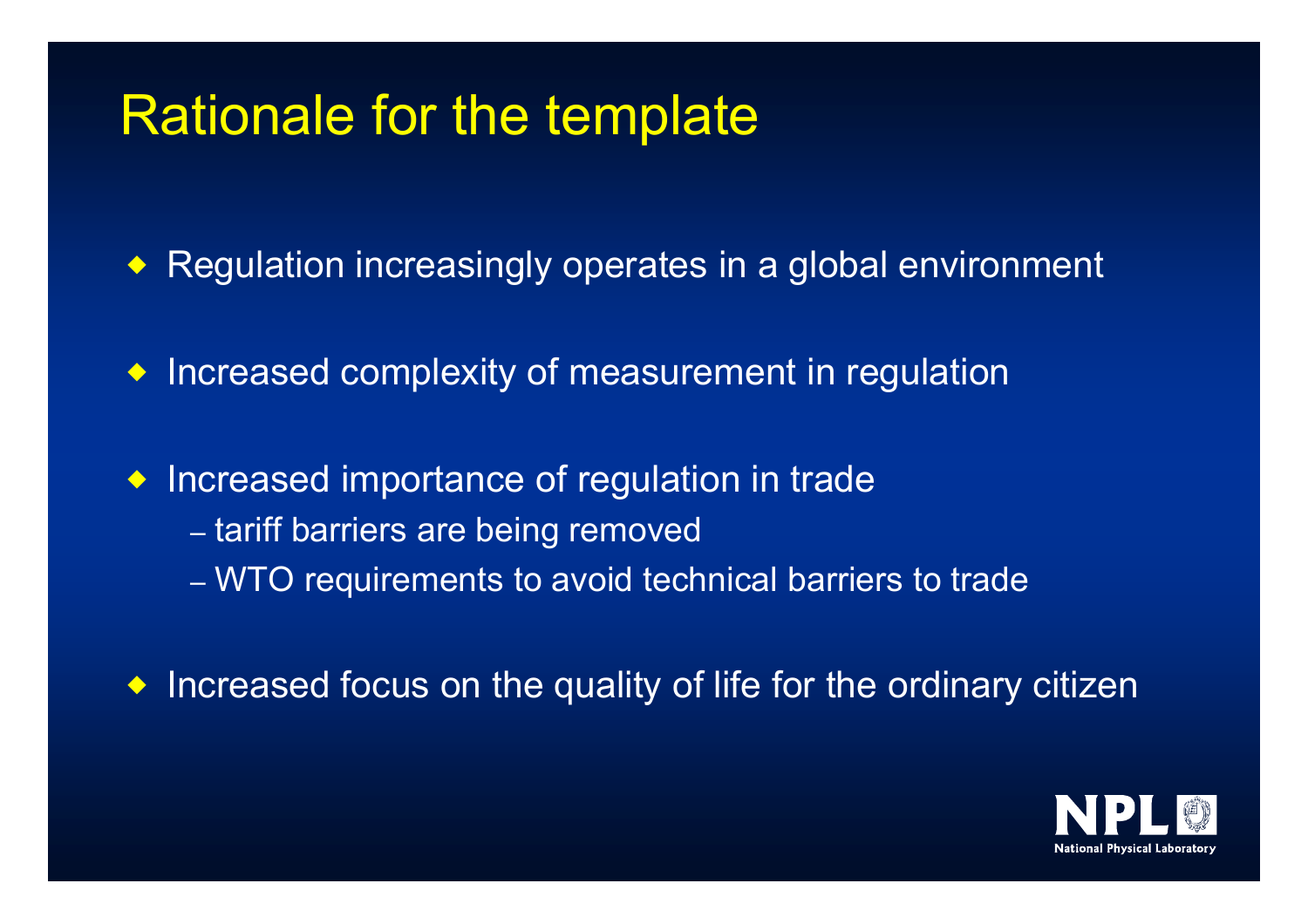### What have we learnt from RegMet?…..

◆ Many underlying issues turn out to be non sector specific

 $\blacklozenge$  Consequently we've developed the concept of providing guidance on a systematic approach to measurement to aid those involved in the regulatory process when considering measurement issues – the "template"

- A core set of principles and guidelines addressing relevant measurement issues through the regulatory life cycle across a wide range of regulatory fields
- Optimising use of the international measurement infrastructure
- Allowing specific sectoral needs to be incorporated

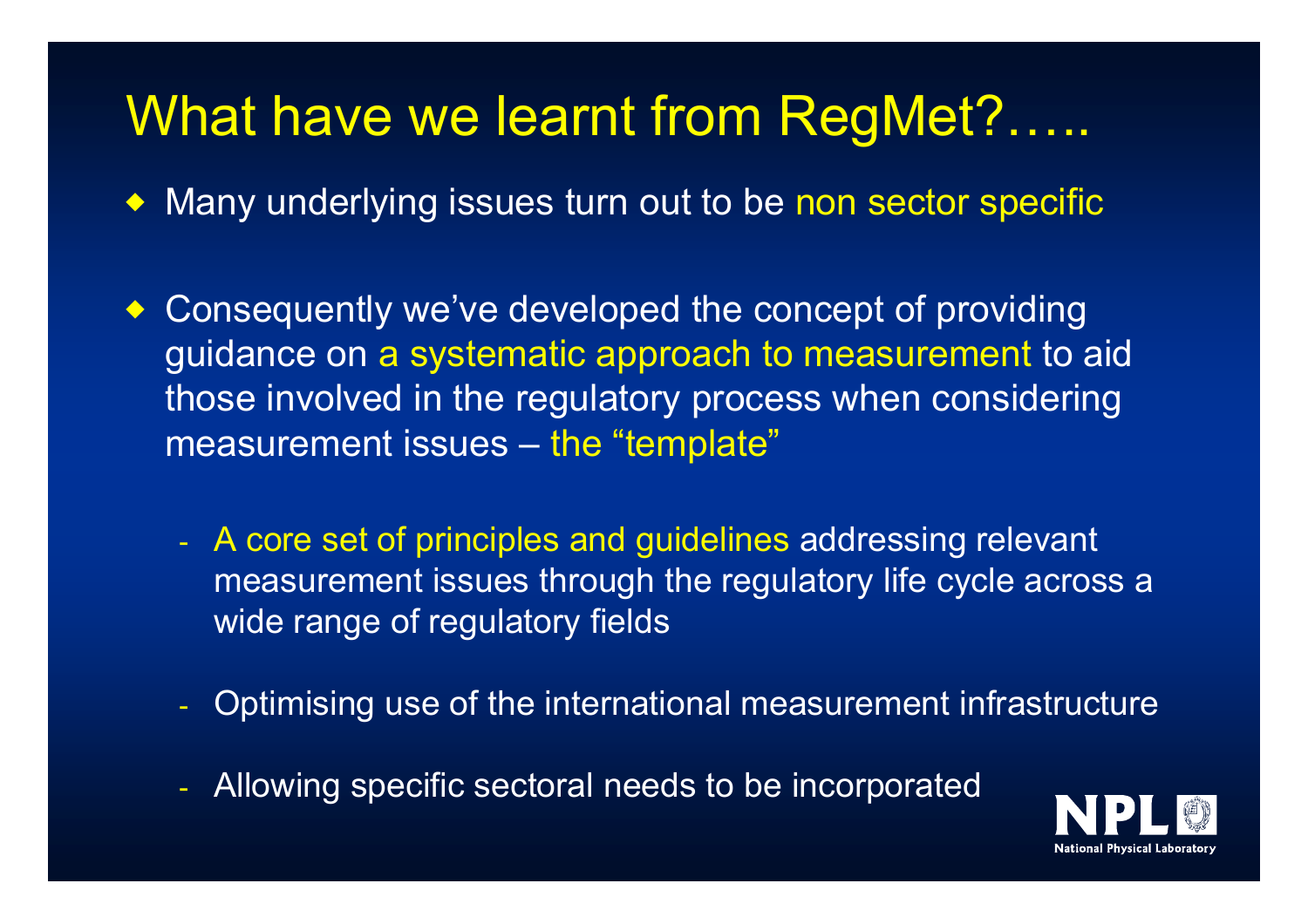## Template – The regulatory life cycle

Ensuring an appropriate approach to measurement when:

- ◆ Undertaking research or utilising existing data which will potentially influence regulation
- $\bullet\,$  Formulating regulations, national, EC regulations, directives an supporting standards etc
- Undertaking market surveillance
- Achieved in a manner that is transparent, consistent and avoids technical barriers to trade.

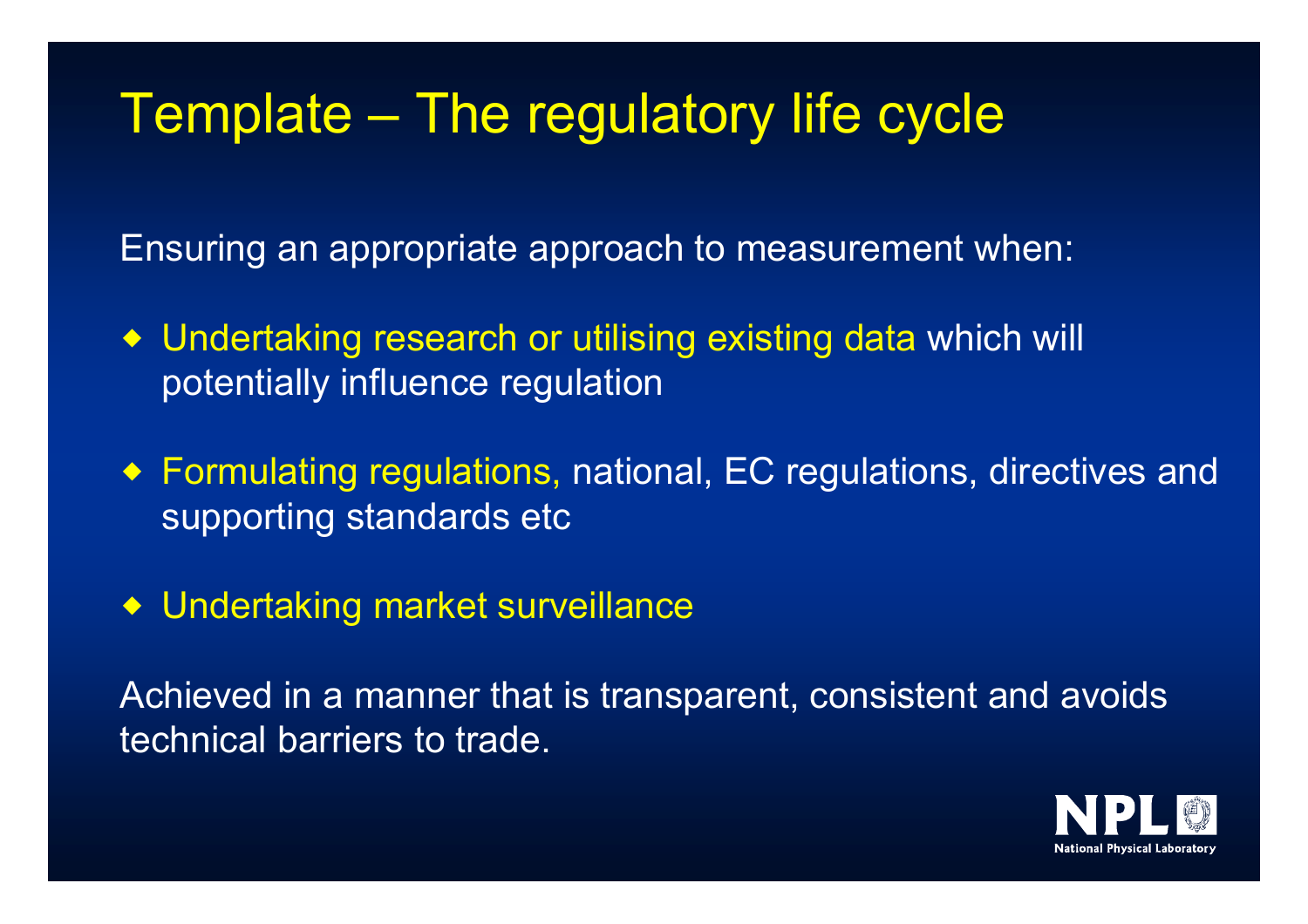## Broad principles

The template is:

- $\bullet\,$  Not binding it would ultimately be the regulator's decision to use it
- $\bullet\,$  Provides a guideline  $\bullet$
- $\bullet\,$  Promotes use of existing infrastructures
- $\bullet\,$  Aims to simplify and improve existing situation
- $\bullet$  Incorporate existing best practice
- $\bullet$  Benefits
	- Harmonisation between regulatory fields and countries
	- -- Supporting trade
	- Avoiding erecting unnecessary barriers to trade
	- An aid to developing countries

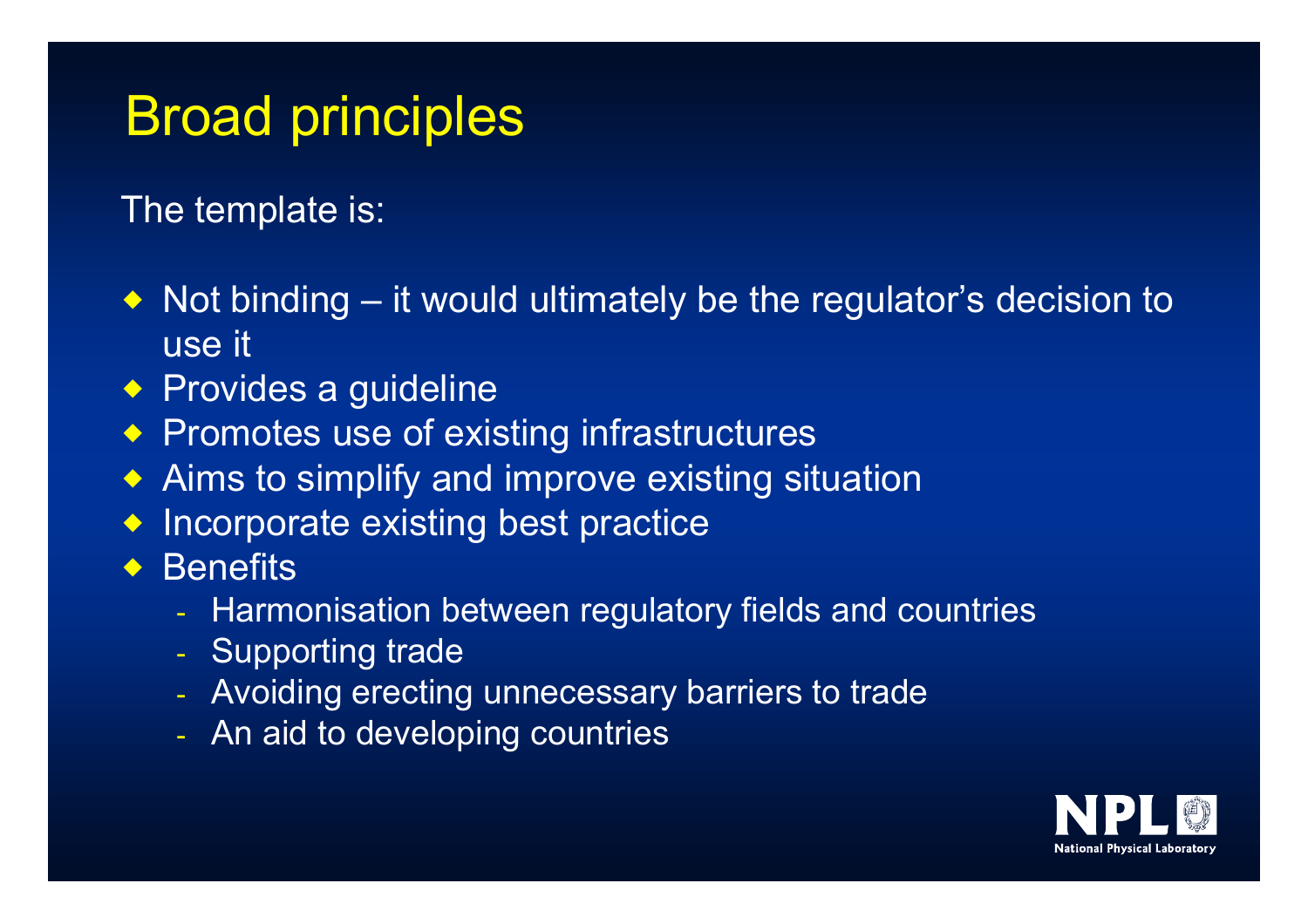#### Regulatory impact assessment

- $\blacklozenge$  "Regulatory Impact Assessment (RIA): A way of evaluating a policy before it is put in place that shows what the likely consequences will be, including the likely risks, benefits and costs associated with all of the possible options. As an integral part of the whole policy making process, an RIA can be a useful tool for creating better regulation." *UK Cabinet Office*
- $\blacklozenge$ The project focuses on the regulatory impact assessment because……
	- How effective can your RIA be if you don't consider the measurement issues?
	- - The template allows the complete lifecycle of the regulation to be addressed during the RIA

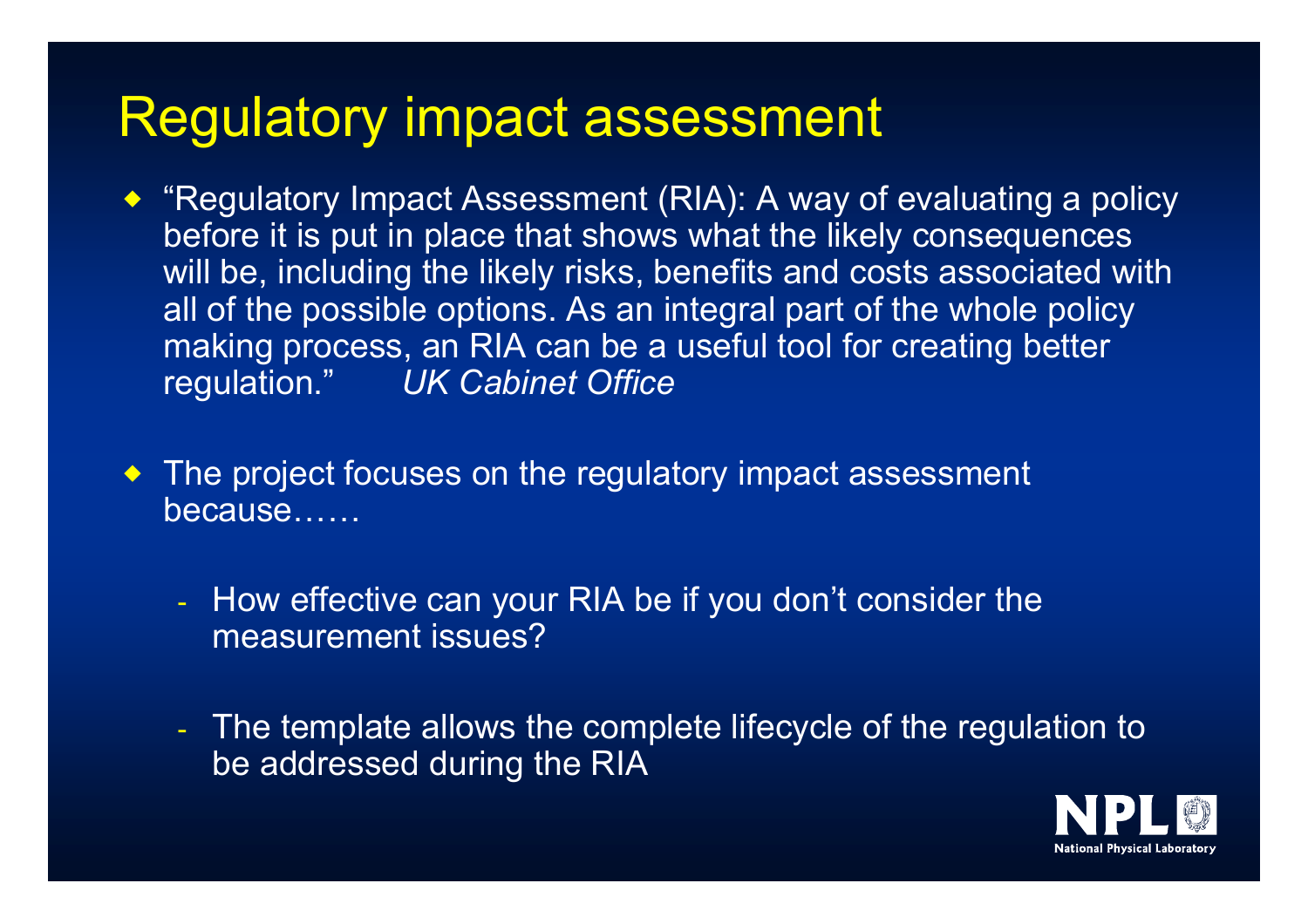## Format for the template

- The template aims to be:
- $\blacktriangleright$  A short, concise document
- $\blacktriangleright$  Easily understood
- A guidance note for regulators
- $\blacktriangleright$  Suitable for use as input to the Directives?

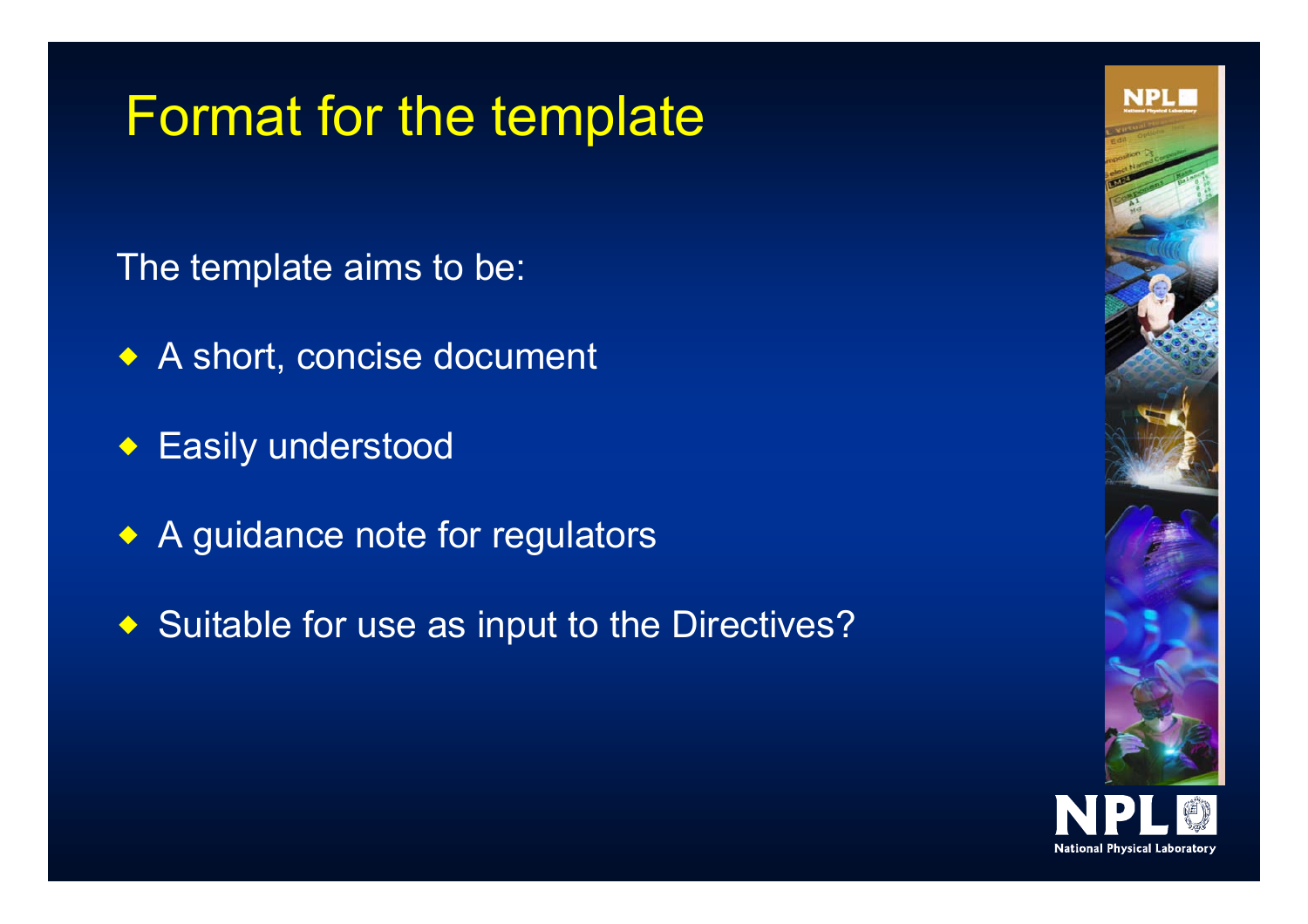#### Template - Issues addressed



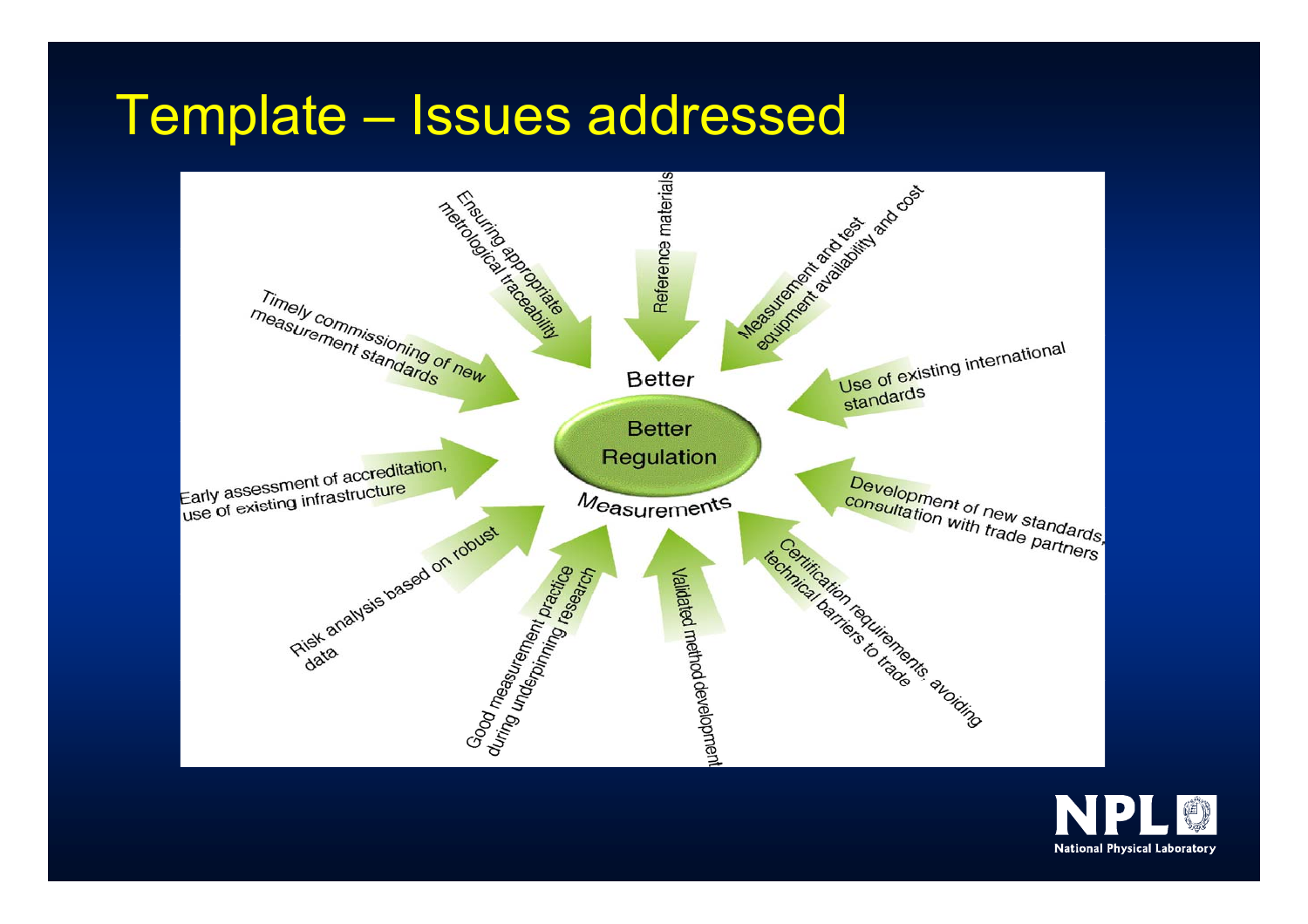#### Template - Issues addressed

- ◆ Appropriate methods, procedures and standards
- ◆ Provision of specific requirements in addition to supplement existing standards
- ◆ Validated methods?
- ◆ Use of measurements traceable to the SI (where feasible)
- ◆ Estimate of uncertainty of measurement and its impact
- $\bullet$  Initiating appropriate research in a timely manner when no appropriate measurement standards, methods and data exist
- ◆ Robust technical limits avoiding unnecessary TBTs

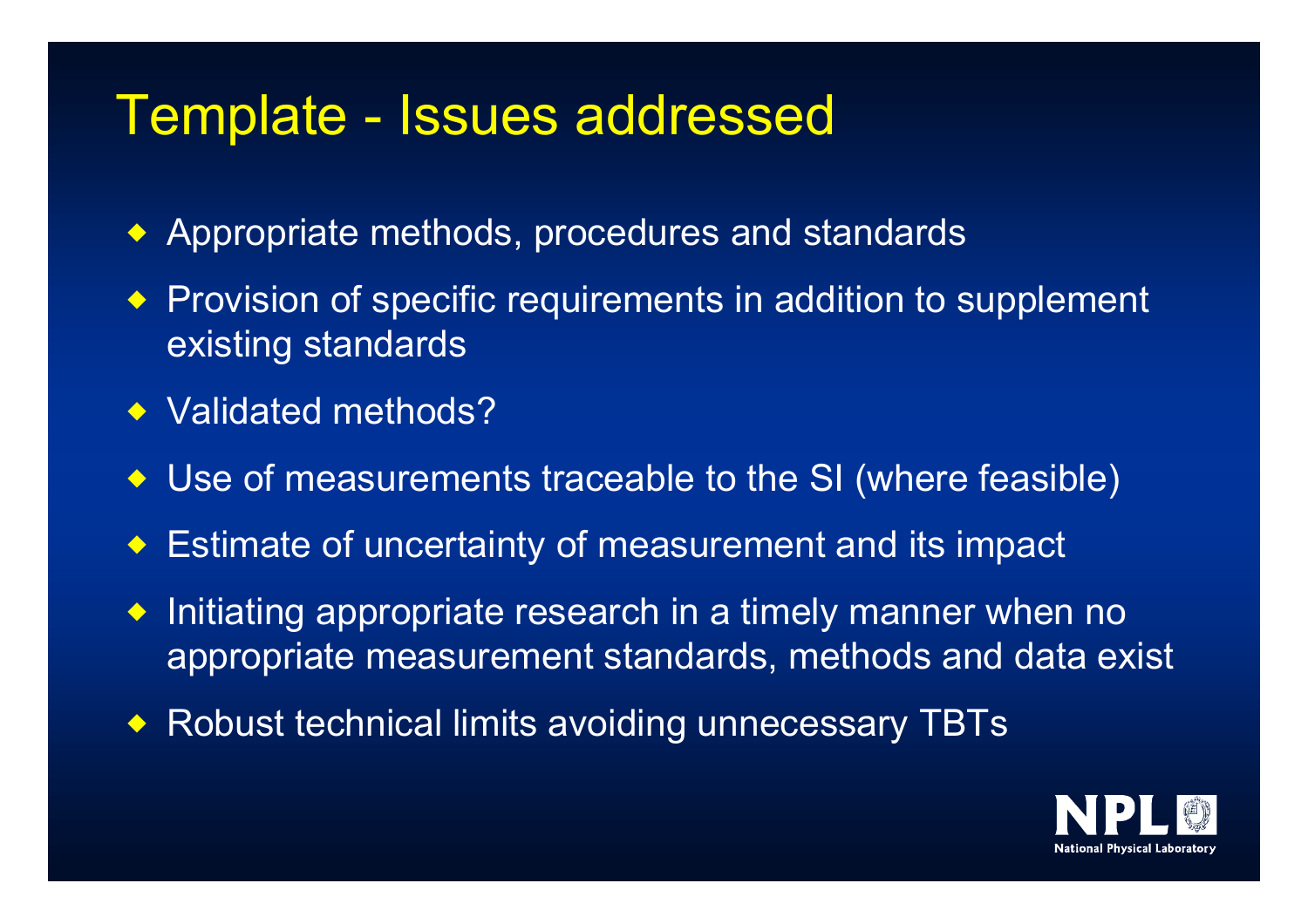## Benefiting from existing infrastructure

- ◆ National Metrology Institutes
- ◆ Regional Metrology Organisations
- ◆ CIPM Metre Convention
- ◆ CIPM Mutual Recognition Arrangement
- ◆ Accredited laboratories and test houses
- ◆ Accreditation bodies
- ◆ European Accreditation co-operation
- $\bullet$  ILAC
- ◆ WELMEC & OIML
- ◆ Notified bodies
- $\blacklozenge$  International Standards such as ISO 17025





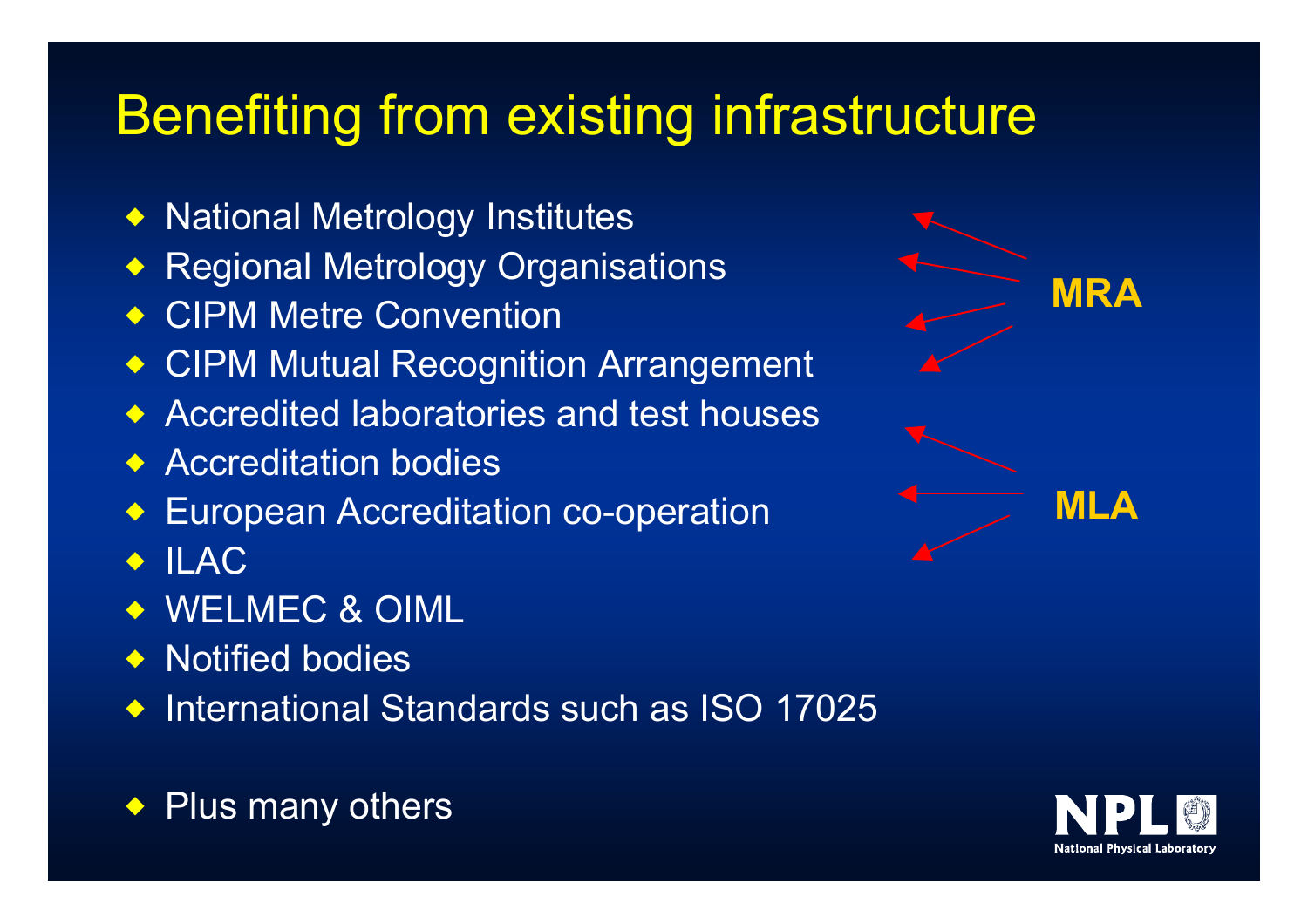## Template – Components



#### **DEFINITIONS & BACKGROUND INFORMATION**

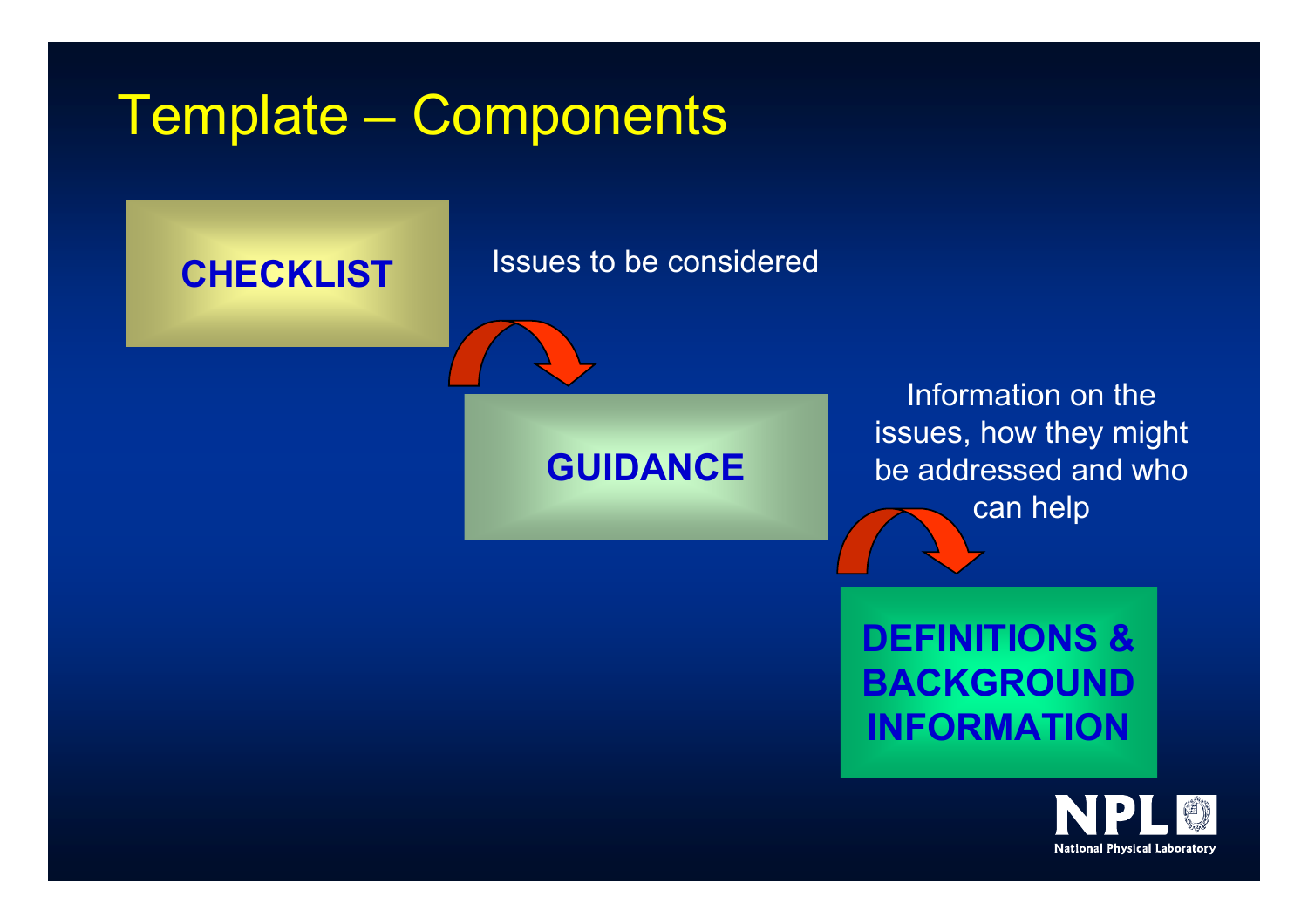## Template – Checklist structure

#### **Rationale for the regulation**

- •Identification of the drivers
- •Collection and collation of existing data
- •Commissioning of R&D to support the rationale

**Development of the regulation**

- •Assessment of the current state of play
- •Setting of the technical limits
- •Commissioning of R&D to establish solutions
- •Establishing the level of detail to be prescribed

**Enforcement, monitoring and compliance**

- •Using feedback from surveillance
- •Identifying technological developments which impact on the regulation

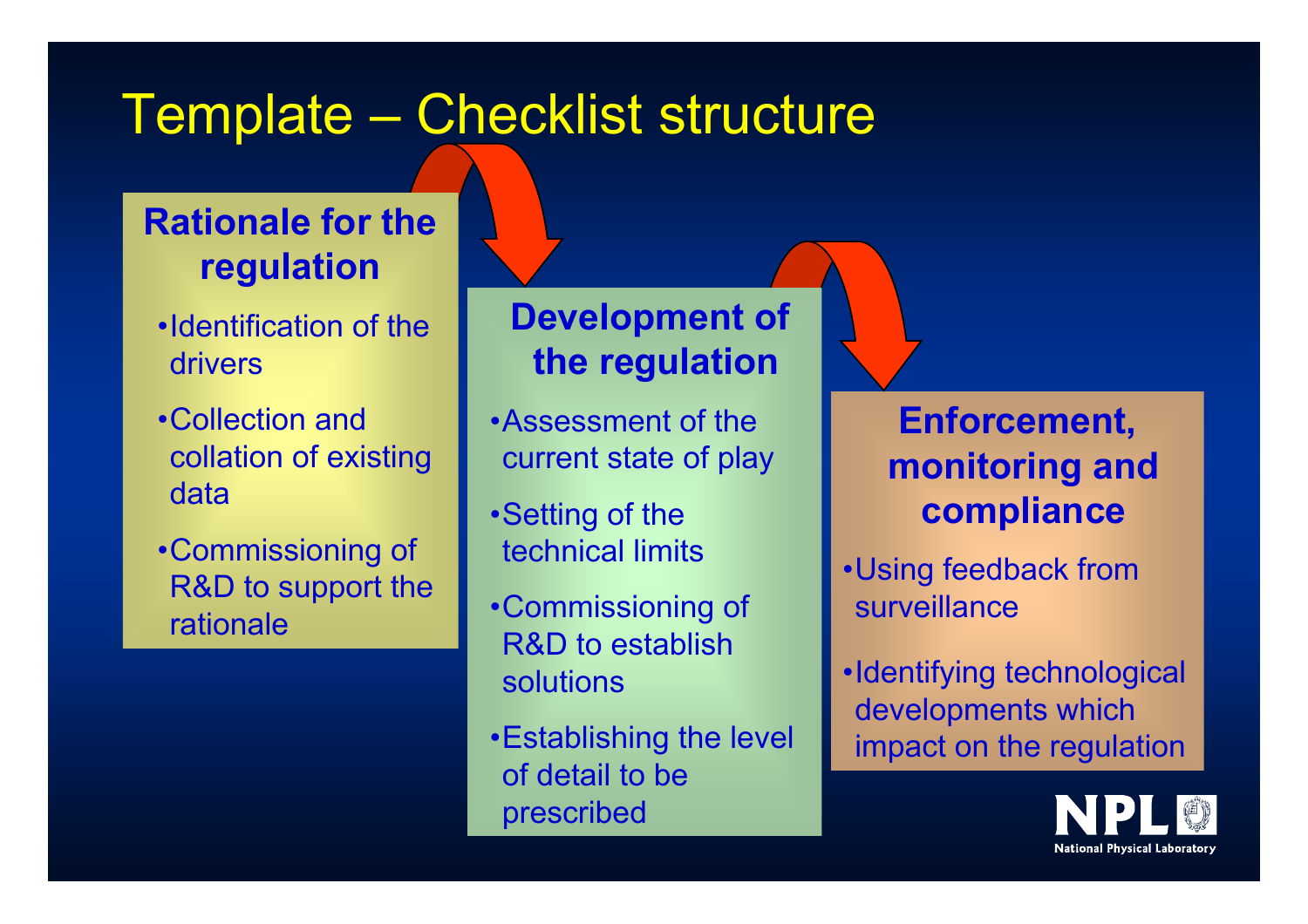## Template – Questions

**► Q1 What is the driver for the regulation?**

► **Q2** Is the rationale for the regulation fully supported by data of appropriate quality and **reliability?**

- **►Q3 Is new data required to underpin the regulation?**
- **►Q4 What parameter or quantities will need to be measured?**
- **►Q5 What measurement and regulatory infrastructure exists for the relevant quantities**
- **►Q6 Is suitable measurement technology available for the relevant quantities?**
- **►Q7 Can regulatory limits be set which provide an appropriate balance of risk and cost?**
- **►Q8 What, if any, new research does the regulation require?**
- **►Q9 How much detail will be prescribed in the regulation?**
- **►Q10 How will the effectiveness of the regulation be enhanced by feedback from surveillance in the marketplace?**
- **►Q11 How might future developments impact the regulation?**

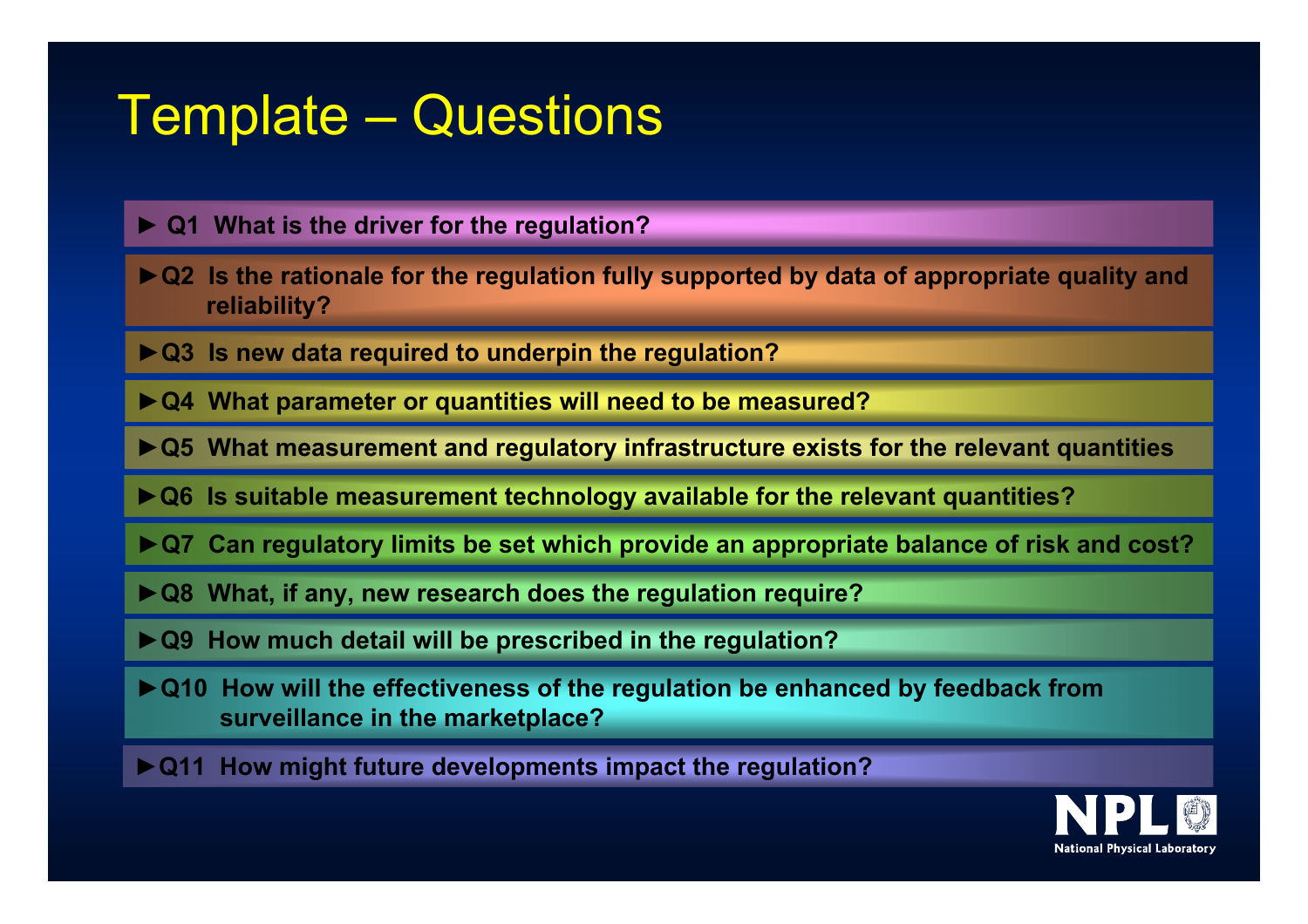## **Example - checklist**

 $\blacktriangleright$  Q6 is suitable measurement technology available for the relevant quantities?

Measurement technology encompasses equipment, measurement procedures, data analysis techniques and underlying scientific understanding. When surveying the existing technology, the following factors should be considered against the regulator's and industry's knowledge of the conditions under which the regulation will be enforced:

- Existence of suitable measurement equipment ٠
- The status of data analysis techniques (consistent, or different techniques in use?) ٠
- Commercial availability (or not) of measurement equipment ٠
- The measurement uncertainty available from the equipment  $\bullet$
- The level of expertise needed to operate the equipment ٠
- The behaviour of the equipment under conditions likely to be encountered during enforcement ٠
- The impact of sampling parameters on the measurements, if relevant ٠
- The traceability route used in the measurement area, whether to the SI or other specified means if  $\bullet$ direct traceability to the SI is not possible (for example in some chemical and biological fields), utilising the CIPM MRA and ILAC MLA where possible
- Existence of suitable physical standards, or reference materials ٠
- Validation (or cross-validation if more than one technique exists) of measurement techniques ٠
- Whether best measurement practice is currently the limiting factor in the field ٠
- The state of the science underlying the measurements, whether well understood, or controversial ٠

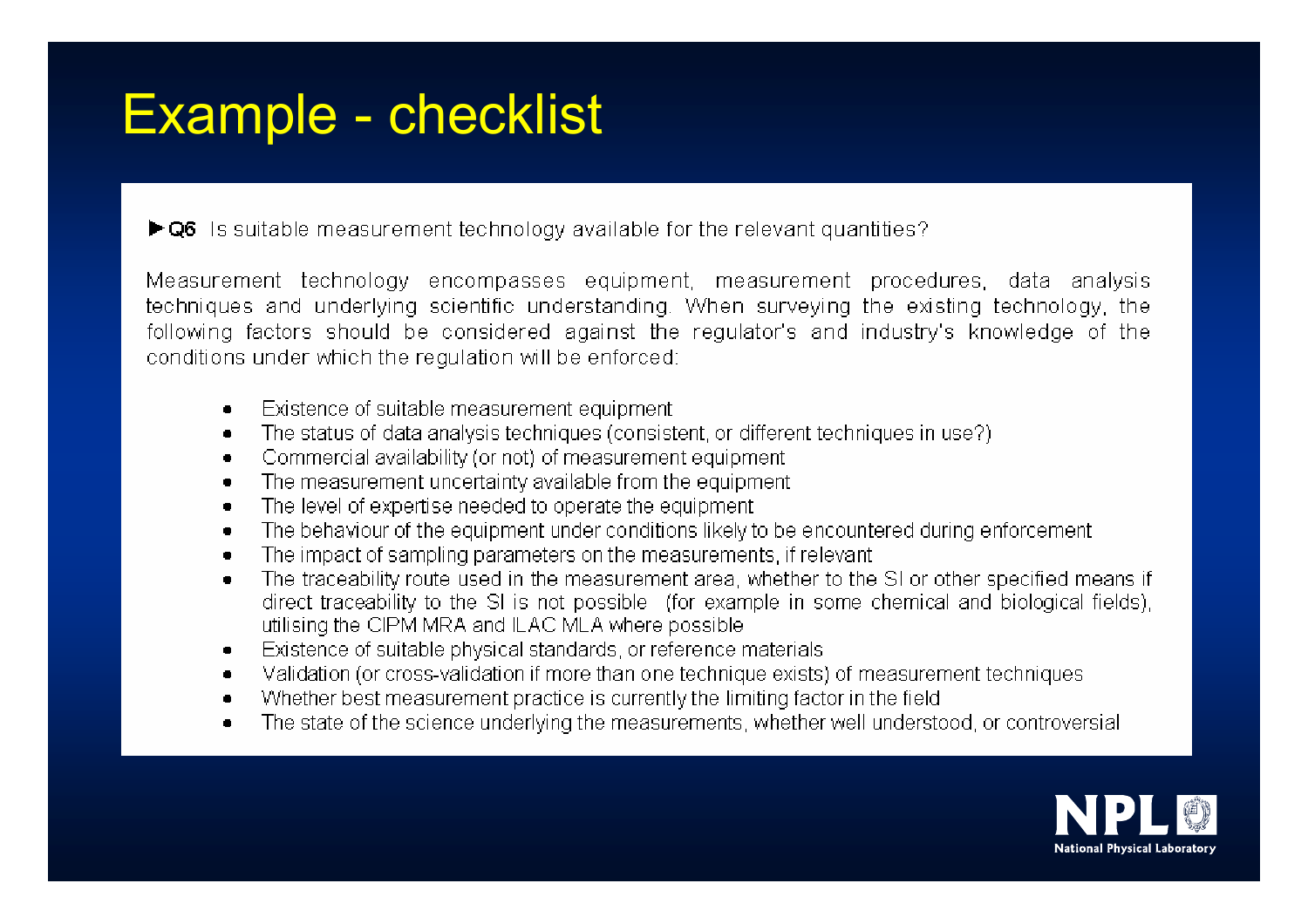## Example - checklist

 $\blacktriangleright$  Q6 is suitable measurement technology available for the relevant quantities?

Measurement technology encompasses equipment, measurement procedures, data analysis techniques and underlying scientific understanding. When surveying the existing technology, the following factors should be considered against the regulator's and industry's knowledge of the conditions under which the regulation will be enforced:

- Existence of suitable measurement equipment ٠
- The status of data analysis techniques (consistent, or ٠
- Commercial availability (or not) of measurement equi ٠
- The measurement uncertainty available from the equ  $\bullet$
- The level of expertise needed to operate the equipm ٠
- The behaviour of the equipment under conditions lik  $\bullet$
- The impact of sampling parameters on the measure ٠
- The traceability route used in the measurement area, whether to the SI or other specified means if  $\bullet$ direct traceability to the SI is not possible (for example in some chemical and biological fields), utilising the CIPM MRA and ILAC MLA where possible
- Existence of suitable physical standards, or reference mate GUIDANCE<br>Validation (or cross-validation if more than one technique e ٠
- .
- Whether best measurement practice is currently the limiting factor in the field ٠
- The state of the science underlying the measurements, whether well understood, or controversial ٠





hniaues: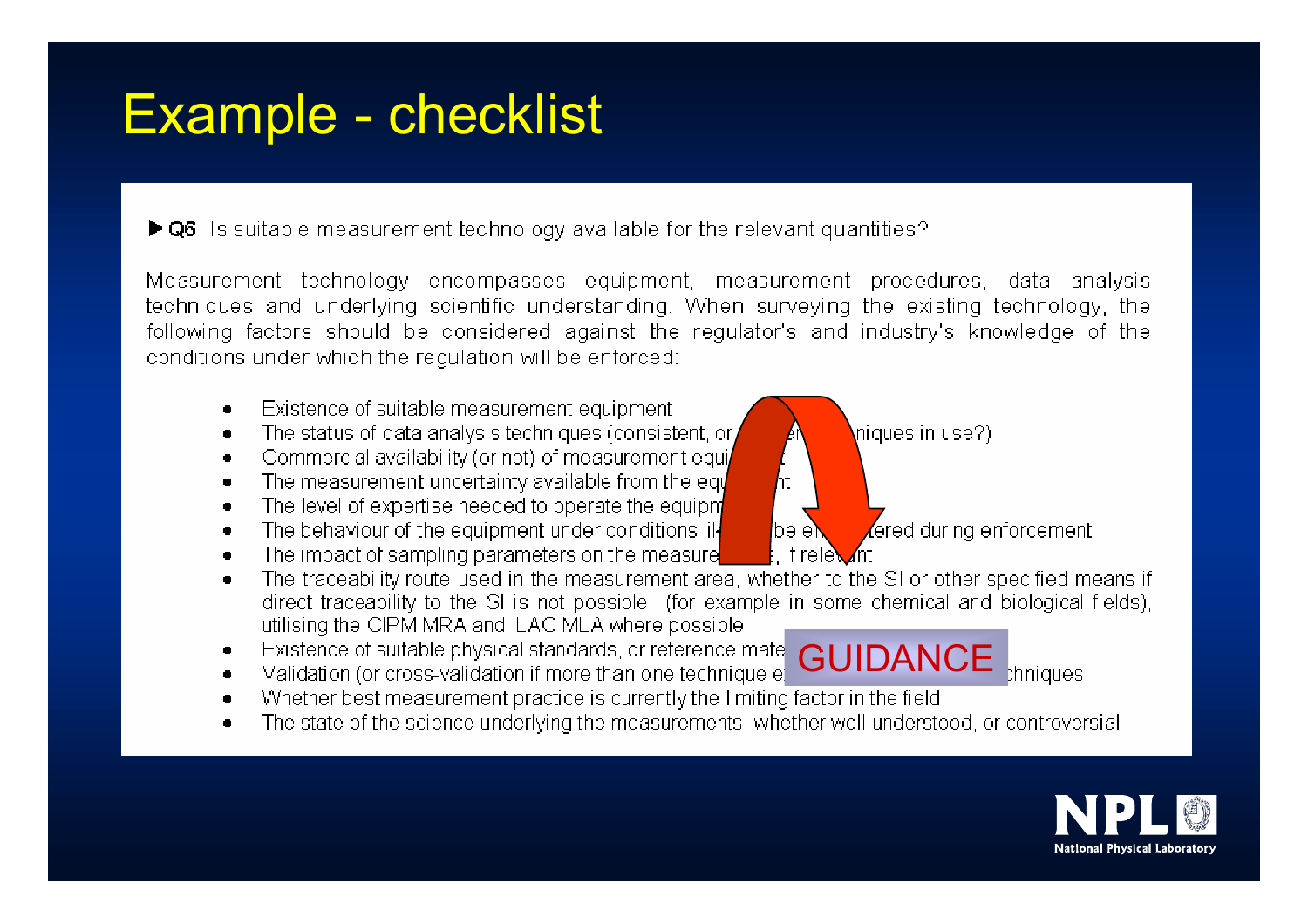## Example - guidance

6.5

The traditional route for obtaining traceability to the SI would be for the end user (for example, an organisation responsible for checking regulatory compliance) to have their instruments, measurement standards or reference materials calibrated by an NMI or accredited laboratory, who would be able to demonstrate that their calibration was traceable to the SI system, either directly or via calibration from another body with direct traceability. This could be achieved through an unbroken auditable chain via an NMI who is a signatory to the CIPM MRA and who declares appropriate calibration and measurement capabilities (CMCs) in the BIPM key comparison database (KCDB). SI traceability is most readily established for the measurement of physical quantities such as force, power, length, time and electric current, where it provides the basis for robust, internationally agreed measurement standards. Traceability is less straightforward for measurement of more complex quantities such as chemical or biological concentrations. For some parameters it might not be possible to establish traceability to the SI in the traditional sense and the use of consensus standards may be required for example. Wherever possible requirements for traceability to a specific NMI should be avoided as it creates barriers to trade and unfair competitive advantage. In addition the CIPM MRA provides for the mutual recognition of national measurement standards and of calibration and measurement certificates issued by national metrology institutes, and is founded on the efforts of each individual national metrology institute to base its measurements and measurement uncertainties on SI units.

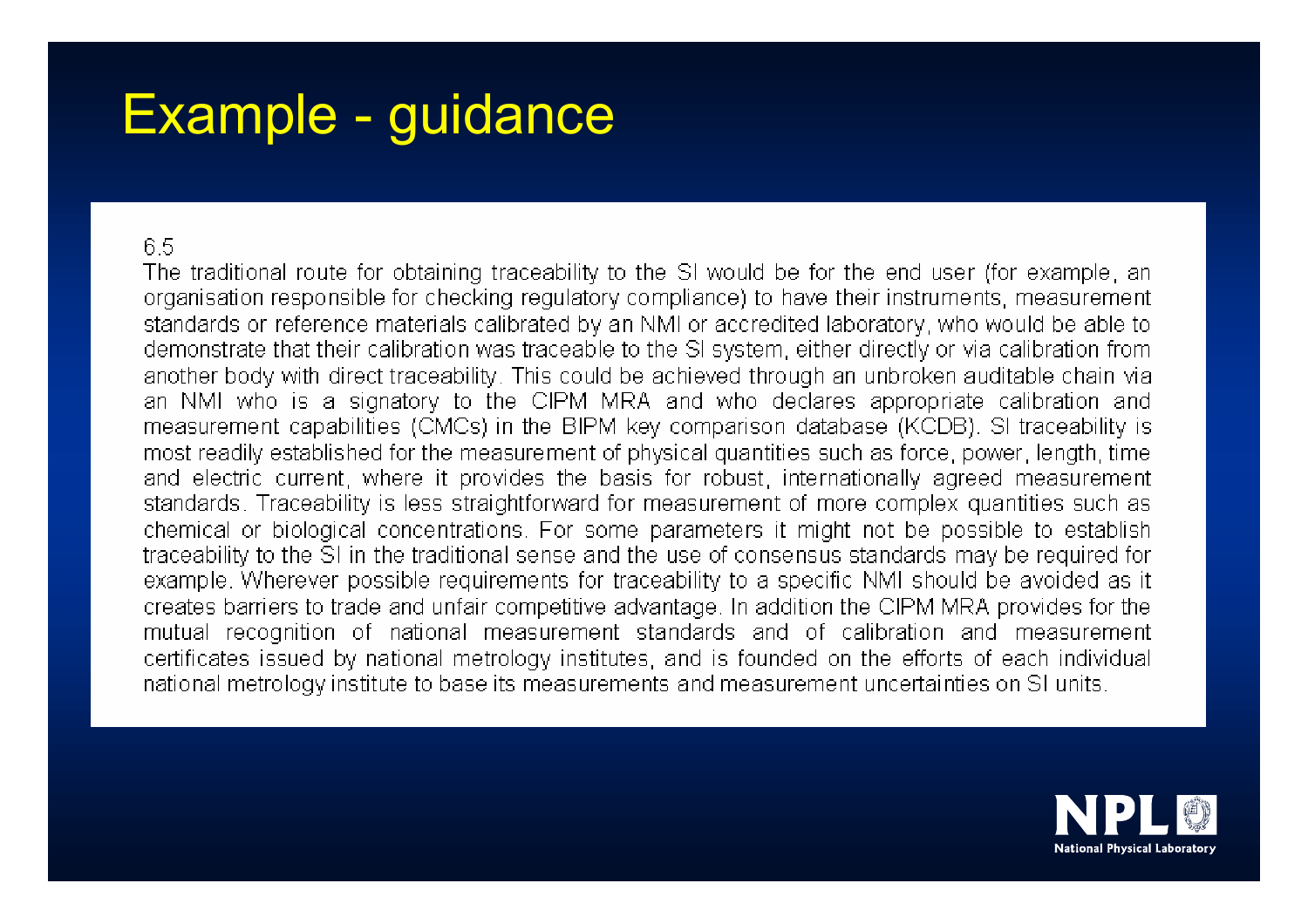## Example - guidance

6.5 The traditional rout  $\mathbf y$ ing traceability to the SI would be for the end, xample, an ecking regulatory compliance) to have their inst organisation respo e fo ints asurement standards or refer calibrated by an NMI or accredited laborator be able to mal οw was traceable to the SI system, either direct demonstrate that lealib **Etion** from via√ another body with ility. This could be achieved through an unb∦ ct tra chain via audN an NMI who is a signatd, but the CIPM MRA and declares app-senate calibration and n database (KCDB). SI traceability is measurement capabilities (CMCs) in the BIPM key at modify octoblished for the measurement of physical problemations and the measurement of physical problemations of the measurement of physical problemations of the measurement of physical problemations of the more comple les such a DEFINITIONSar stl urem chemical or biological concentrations. For some might not be possible to establish mete. of concensus standards may be required for traceability to the SI in the traditional sense and the cific NML chould be avoided as it example. Wherever possible requirements for traceability to creates barriers to trade and unfair competitive advantage. I DEFINITIONSprovides for the mutual recognition of national measurement standards measurement ana or campragoncertificates issued by national metrology institutes, and is founded on the efforts of each individual national metrology institute to base its measurements and measurement uncertainties on SI units.

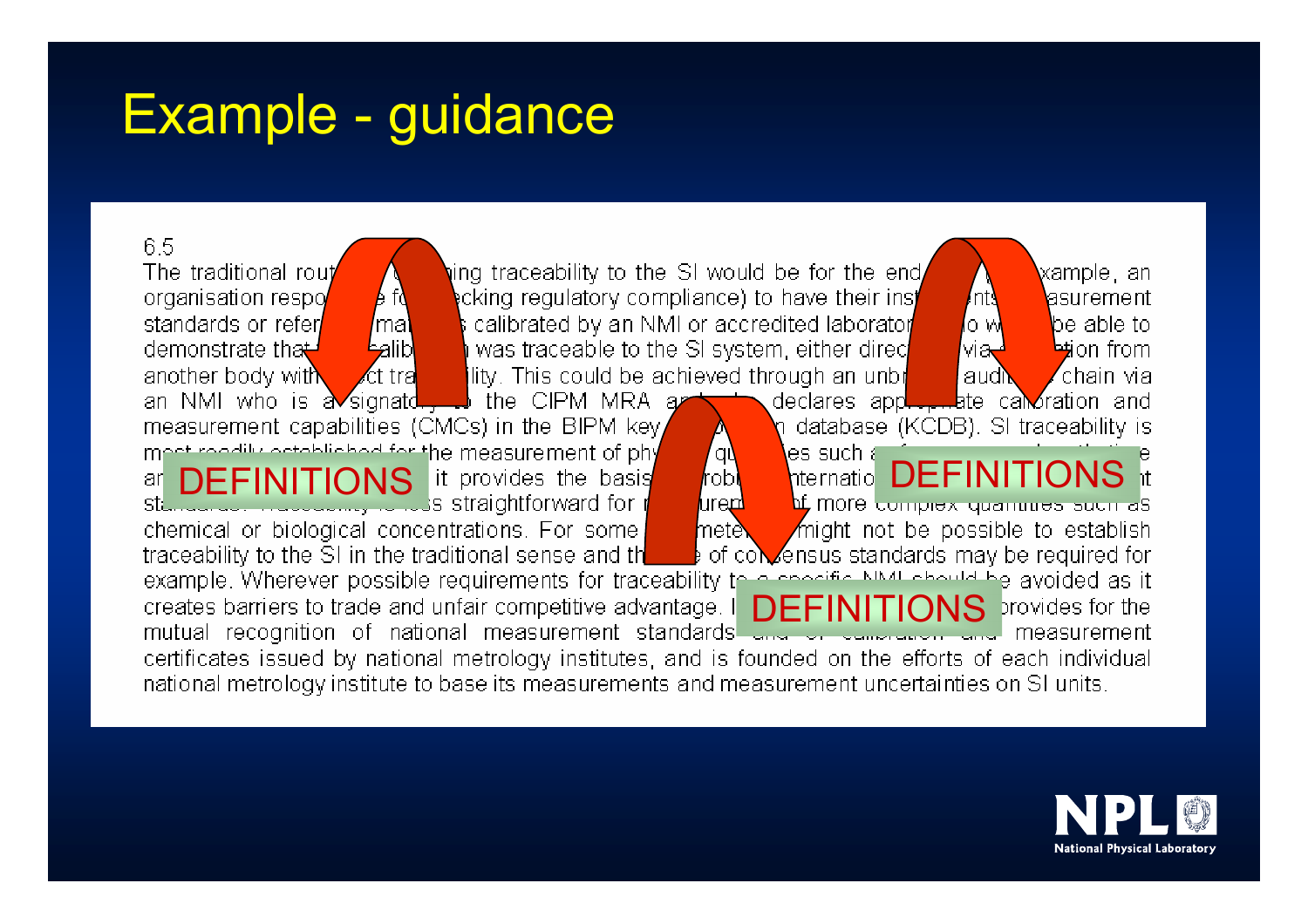### **Example - definitions**

**CMC** Calibration and Measurement Capability. To support the Mutual Recognition Arrangement, national metrology institutes must declare the highest level of calibration or measurement normally offered to customers, together with the associated uncertainties of those measurements, expressed in terms of a confidence level of 95%, sometimes referred to as best measurement capability. These capabilities are subject to peer review, and published by the BIPM in appendix C of the Key Comparison Database (KCDB).

http://kcdb.bipm.org/



Traceability Property of the result of a measurement or the value of a standard whereby it can be related to stated references, usually national or international standards, through an unbroken chain o comparisons [the traceability chain] all having stated uncertainties. (1)

CIPM MRA Mutual Recognition Arrangement. At a meeting held in Paris on 14 October 1999, the directors of the national metrological institutes (NMIs) of thirty-eight Member States of the Metre Convention and representatives of two international organizations signed a Mutual Recognition Arrangement (MRA) for national measurement standards and for calibration and measurement certificates issued by national metrology institutes. This MRA is a response to a growing need for an open, transparent and comprehensive scheme to give users reliable quantitative information on the comparability of national metrology services and to provide the technical basis for wider agreements negotiated for international trade, commerce and regulatory affairs. It is supported by the system of Key Comparisons, the results of which are published by the BIPM on the Key Comparison Database (KCDB), and the declaration by national metrological institute of their Calibration and Measurement Capabilities (CMC's). An end user seeking measurement services could use the CMC's to identify a number of laboratories meeting their needs, and then use the KCDB to find the level of agreement between those laboratories when measuring the quantity of interest. This information will assist the user in deciding which institutes they should accept certificates from. http://www.bipm.org. then follow to MRA

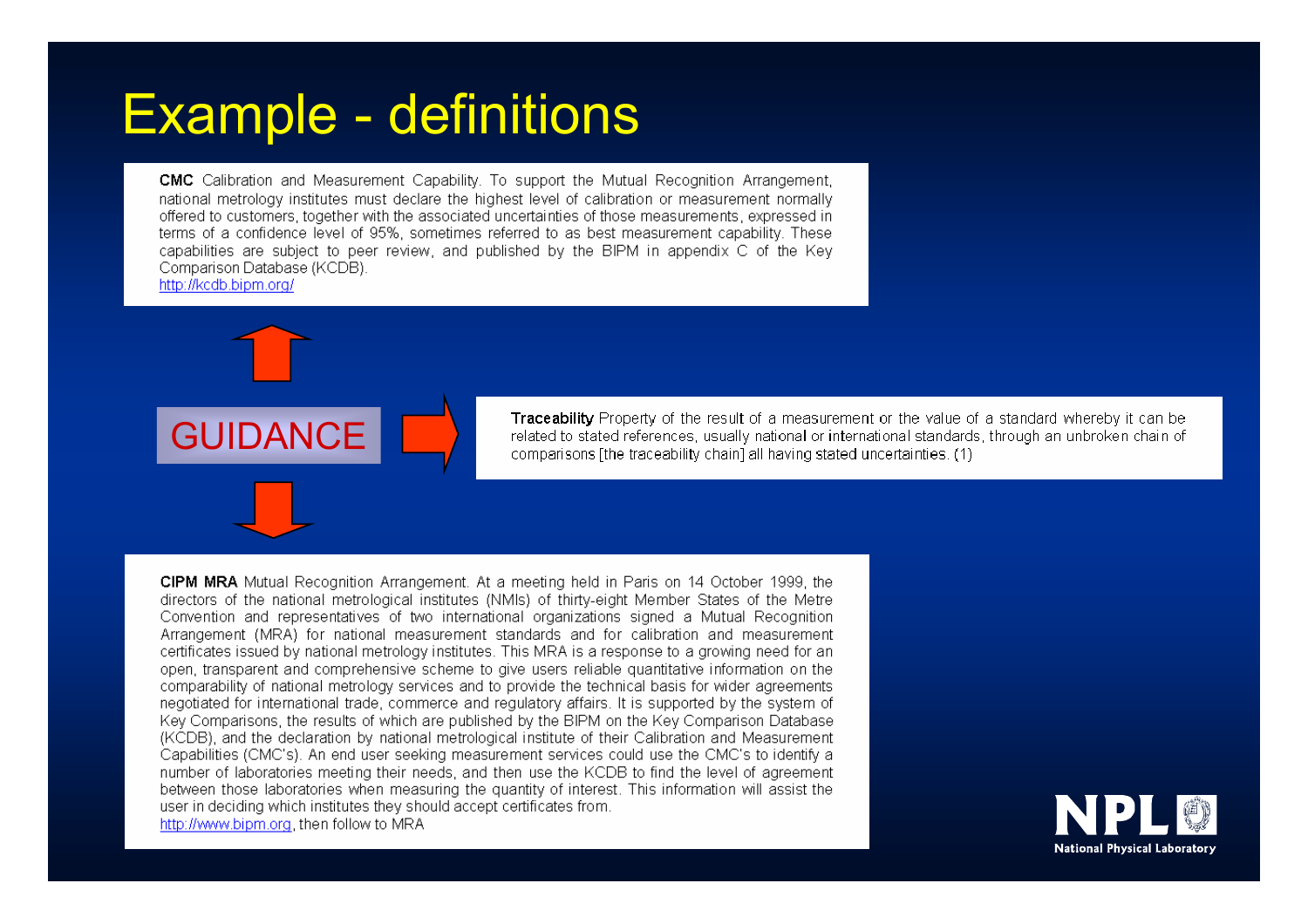### Template aims

The template (voluntary) aims to assist regulators to achieve more effective regulation through:

- $\blacklozenge$  Identification and adoption of measurement best practice, including utilisation of existing infrastructures
- $\bullet$  Improved confidence in results obtained within regulatory fields
- $\blacklozenge$  Increased harmonisation, consistency and avoidance of duplication of effort
- ◆ Provision of a common platform for interregional trade negotiations and the avoidance of TBTs

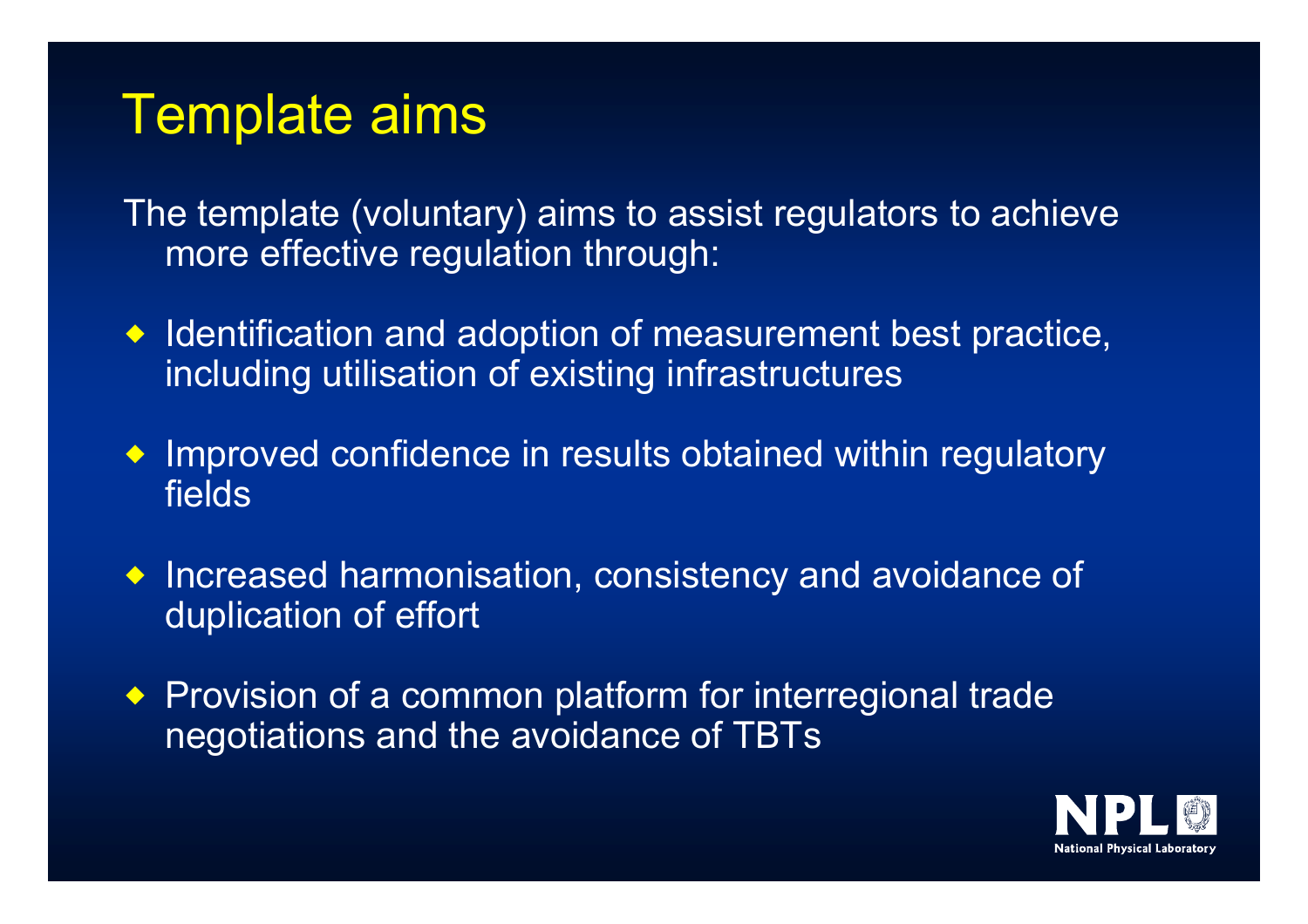#### Template aims……in short

The template (voluntary) aims to assist regulators to achieve more effective regulation, reducing barriers to trade, through:



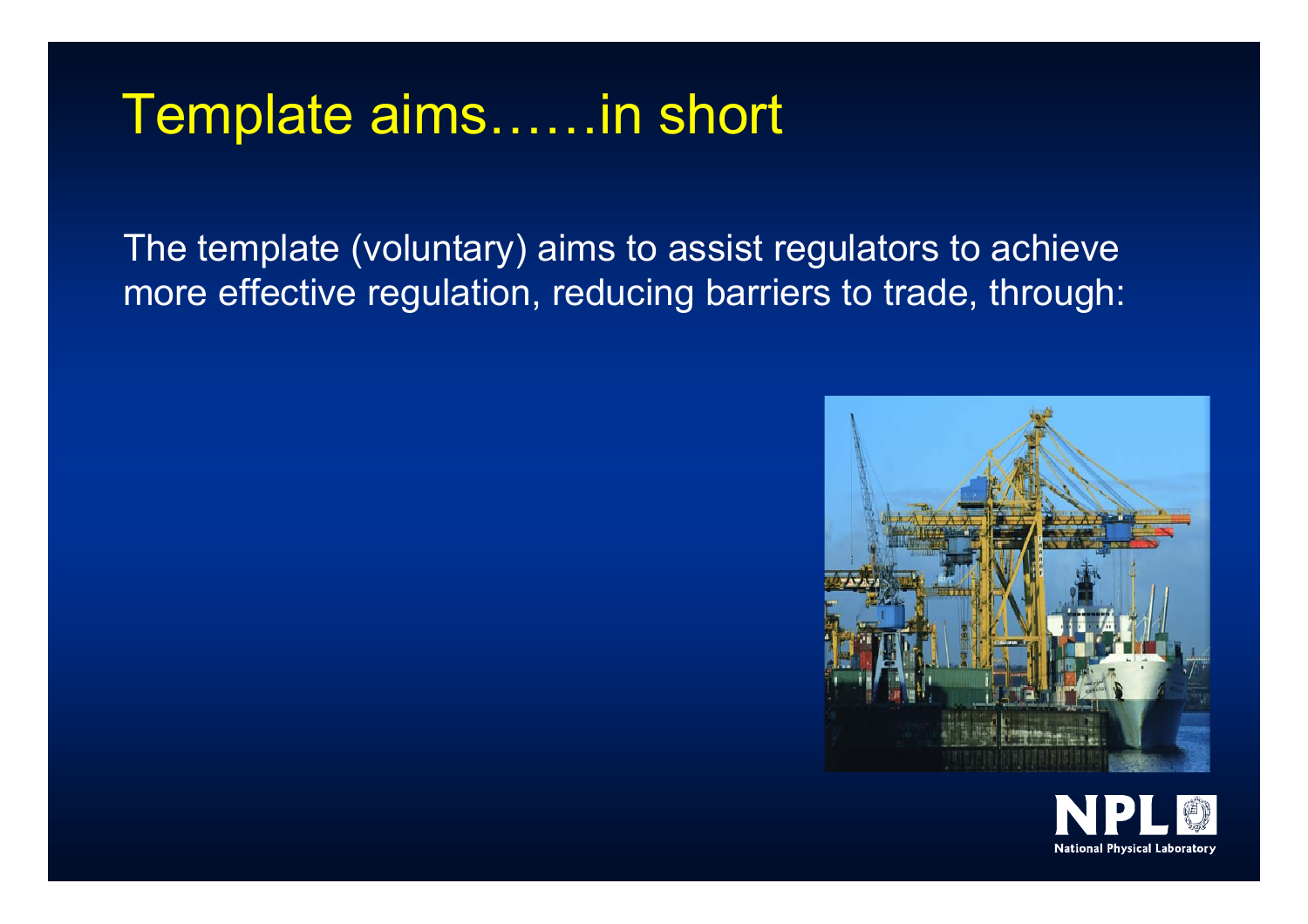#### Template aims……in short

The template (voluntary) aims to assist regulators to achieve more effective regulation, reducing barriers to trade, through:

### ◆ Better measurements



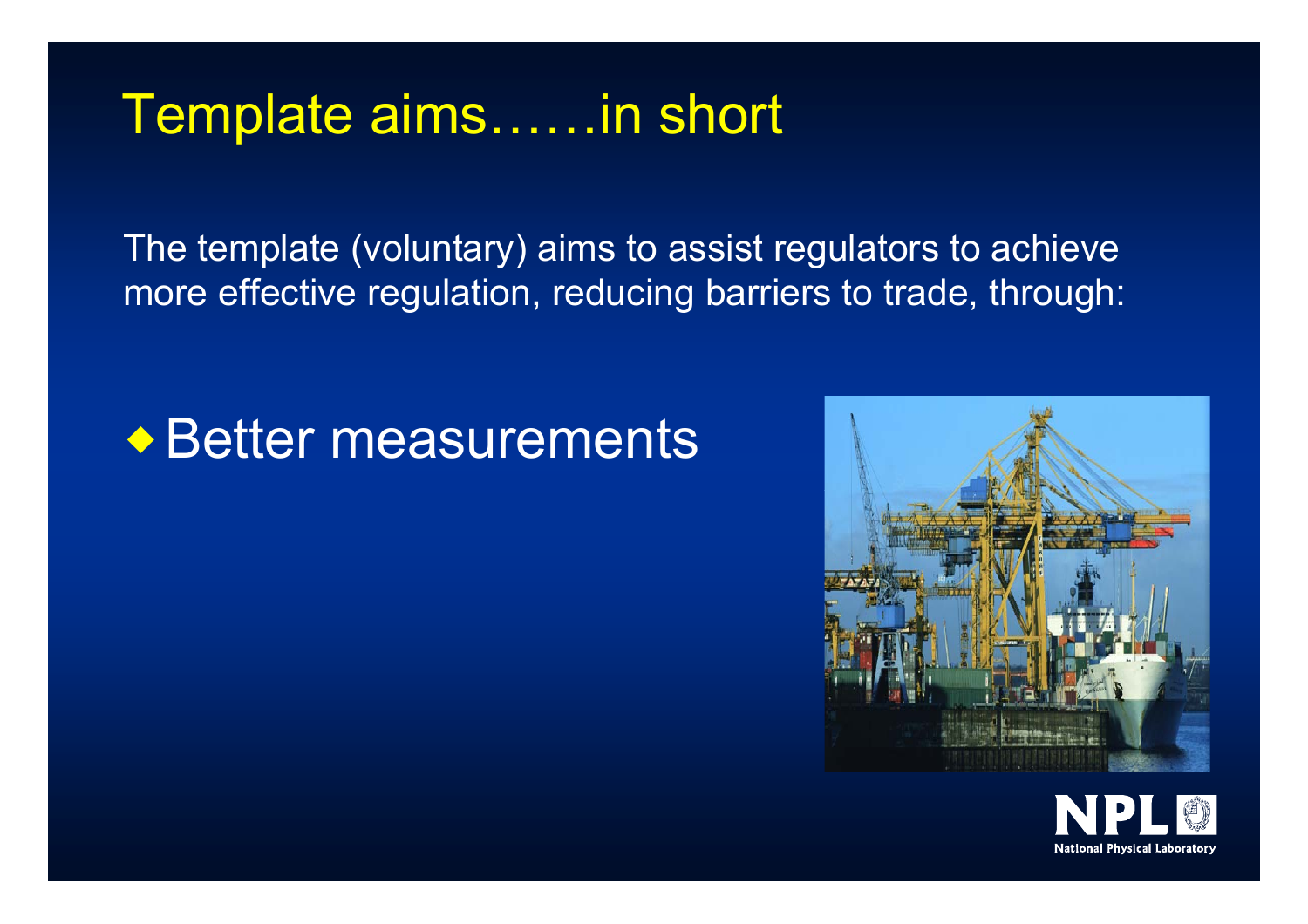#### Template aims……in short

The template (voluntary) aims to assist regulators to achieve more effective regulation, reducing barriers to trade, through:

#### ◆ Better measurements

◆ Better regulations